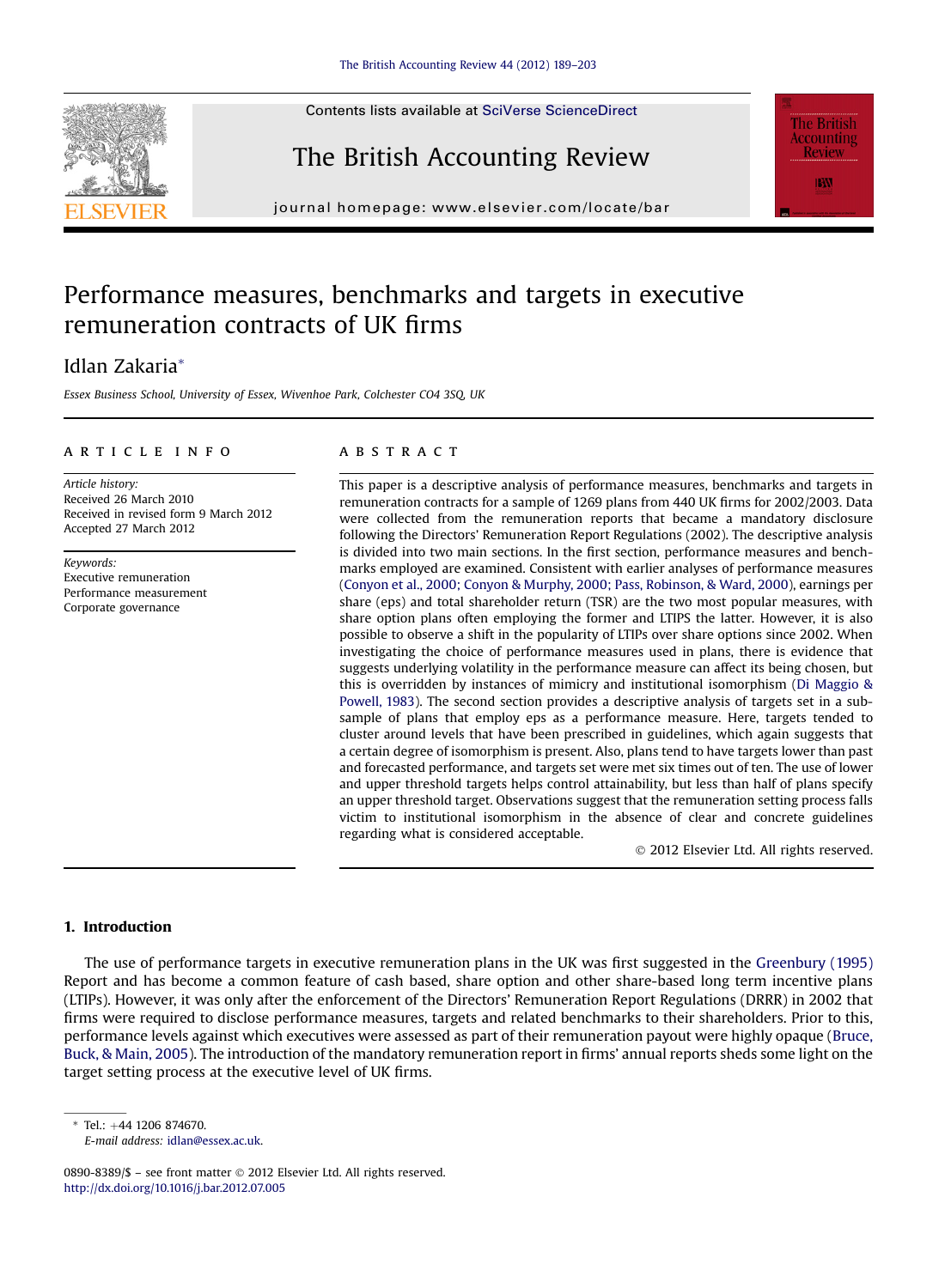This paper presents a descriptive analysis of the key performance elements in executive remuneration plans – such as performance measures, performance benchmarks and performance targets – as used by a sample of 440 large UK companies in the year 2002/2003. It extends earlier work examining performance measures and targets by [Conyon and Murphy \(2000\),](#page--1-0) [Conyon, Peck, Read, and Sadler \(2000\)](#page--1-0) and [Pass, Robinson, and Ward \(2000\)](#page--1-0) by documenting the performance measures used in remuneration plans up to 2003, and the targets and benchmarks used in conjunction with these metrics. In addition to updating existing work, this paper provides a more detailed analysis of performance measures, benchmarks and targets which have yet to be rigorously analysed in the literature, particularly performance targets which were not always disclosed before the [DRRR \(2002\)](#page--1-0).

The descriptive analysis is based on 1269 individual remuneration plans, consisting of annual bonus plans, share option plans, long-term incentive plans, and other plans such as deferred bonus plans for executive directors from 440 large UK firms. All data were manually collected from firms' remuneration reports published in the annual report to shareholders for the fiscal year 2002/2003 (firms with reporting dates of 31 December 2002 and onwards). In addition to requirements of the [DRRR \(2002\),](#page--1-0) the [Combined Code \(2000\)](#page--1-0) was also in effect during the time this study was undertaken.

The first part of the descriptive analysis presents observations of performance measures and benchmarks used in remuneration plans. The findings show a similar picture to those in earlier studies, suggesting that the landscape of remuneration plans has not drastically changed although the weightings between components of pay have varied. The discussion of performance measures explores the notion of mimetic isomorphism ([Di Maggio & Powell, 1983](#page--1-0)) in the practice of choosing performance measures and contrasts this against potential economic motivations. It is found that the strength of economic motivations decreases when the analysis is performed on similar plan types and within similar industries. Coupled with observations that certain plan types tend to use certain performance measures, this suggests that there is a degree of mimicry present when firms choose performance measures.

In the second part of the descriptive analysis, eps targets in performance plans are examined using a subset of 291 plans that employ eps growth as a performance measure benchmarked against growth in the Retail Price Index (RPI). Existing evidence tells us that while analysts predict an average three-year median EPS growth of 38% for FTSE 100 firms in 2004/ 2005, less than 2% of firms set targets that exceed this [\(Halliwell, 2004\)](#page--1-0). Findings from the sample show that a large proportion of firms set three-year targets of between RPI  $+ 2\%$  p.a. and RPI  $+ 3.99\%$  p.a. The same pattern is observed even when the sample is stratified by plan type. A little over half of the plans in this subset have eps targets set lower than their past eps growth, and 72% of the plans have eps targets set lower than analysts' forecasts of what they will achieve.

This paper provides an in-depth descriptive analysis of performance measures, benchmarks and targets. However, care must be taken in ascribing causality and assigning correlations among the variables. Certain patterns can be clearly observed but these need to be interpreted in the context of a snapshot of the structure of remuneration plans at the time of the study and may vary from time to time.

The remainder of this paper is structured as follows: the following section discusses the theoretical background of the paper, findings of prior research and the motivation behind the study. Section [3](#page--1-0) discusses the sample and data collection process, the descriptive analysis of performance measures are presented in Section [4](#page--1-0) and targets in Section [5.](#page--1-0) The final section concludes.

#### 2. Theory, prior research and motivation

The separation of ownership and control observable in firms today requires remuneration contracts to be written in such a way that encourages executives to act in the best interest of the shareholders ([Jensen & Meckling, 1976\)](#page--1-0). These contracts often specify the measures against which executives are assessed, and the appropriate targets that are to be achieved in order to trigger rewards, whether in the form of cash bonuses, stock options or share issues. The performance measures are agreed upon beforehand, and are predominantly expressed as either accounting or share-based measures [\(Conyon et al., 2000; Pass](#page--1-0) [et al., 2000\)](#page--1-0). Targets are often negotiated via processes initiated by the remuneration committee. Three bodies of literature are examined in this literature review: those that chart the changing shape of executive remuneration, especially in the UK, the choice of performance measures and issues related to target setting.

#### 2.1. The shape of current executive remuneration practices

The generic Anglo-American executive remuneration plan has a salary component, a bonus component (discretionary or performance linked), a long term incentive component (share options, deferred bonuses, restricted shares and similar items), a pension component and benefits in kind [\(Conyon et al., 2000; Conyon, Fernandes, Ferreira, Matos, & Murphy, 2011; Murphy,](#page--1-0) [1999\)](#page--1-0). However, the composition of pay elements may differ between the plans of US and UK firms, where it is typically observed that share option plans are more popular in the former and share grants (LTIPs) more popular in the latter [\(Conyon,](#page--1-0) [Core, & Guay, 2011](#page--1-0)). This can be attributed to various factors. [Conyon, Fernandes, et al. \(2011\)](#page--1-0) and [Conyon, Core, et al. \(2011\)](#page--1-0) argue that while there are economic explanations behind changes in both the structure and the level of executive remuneration, the influence of tax policies and changes in legal regulations and accounting standards also play a significant role. The authors conclude that the key event that saw the explosion of share option use in the US was a change in the tax policy that resulted in salaries over US\$1m not being tax deductible, resulting in firms shifting to remunerate their executives using